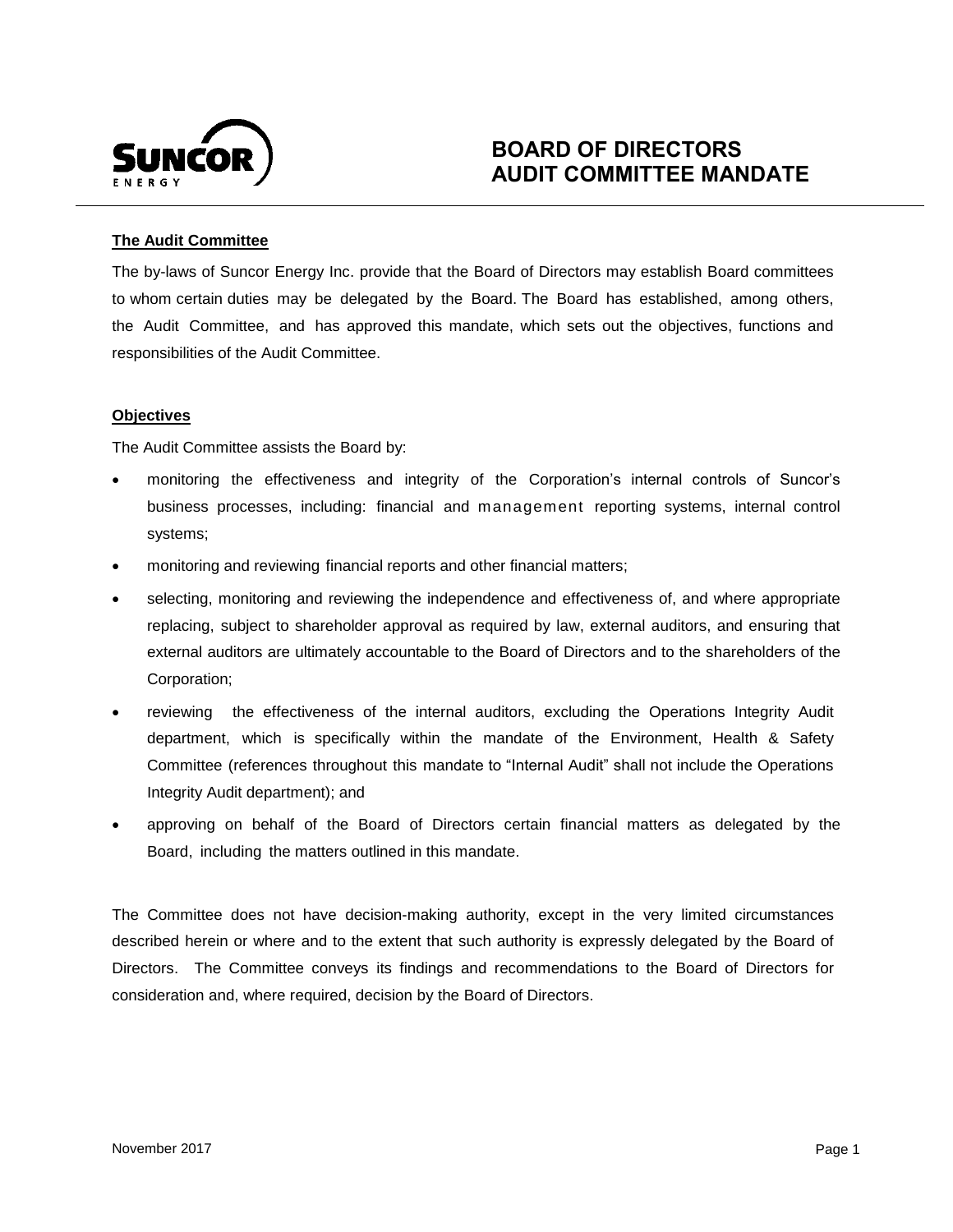## **Constitution**

 The Terms of Reference of Suncor's Board of Directors set out requirements for the composition of Board Committees and the qualifications for committee membership, and specify that the Chair and membership of the committees are determined annually by the Board. As required by Suncor's by- laws, unless otherwise determined by resolution of the Board of Directors, a majority of the members of a committee constitute a quorum for meetings of committees, and in all other respects, each committee determines its own rules of procedure.

## **Functions and Responsibilities**

The Audit Committee has the following functions and responsibilities:

#### *Internal Controls*

- $1.$  processes, and review the evaluation of internal controls by Internal Auditors, and the evaluation of financial and internal controls by external auditors. 1. Inquire as to the adequacy of the Corporation's system of internal controls of Suncor's business
- 2. Review audits conducted of the Corporation's Standards of Business Conduct-Compliance Program.
- 3. Establish procedures for the confidential submission by employees of complaints relating to any concerns with accounting, internal control, auditing or Standards of Business Conduct Code matters, and periodically review a summary of complaints and their related resolution.
- $4.$ Review the findings of any significant examination by regulatory agencies concerning the Corporation's financial matters.
- 5. Periodically review management's governance processes for information technology resources, to assess their effectiveness in addressing the integrity, the protection and the security of the Corporation's electronic information systems and records.
- 6. Review the management practices overseeing officers' expenses and perquisites.

#### *External and Internal Auditors*

- 7. Evaluate the performance of the external auditors and initiate and approve the engagement or termination of the external auditors, subject to shareholder approval as required by applicable law.
- 8. Review the audit scope and approach of the external auditors, and approve their terms of engagement and fees.
- 9. external auditor, including annual review of the auditor's written statement of all relationships Review any relationships or services that may impact the objectivity and independence of the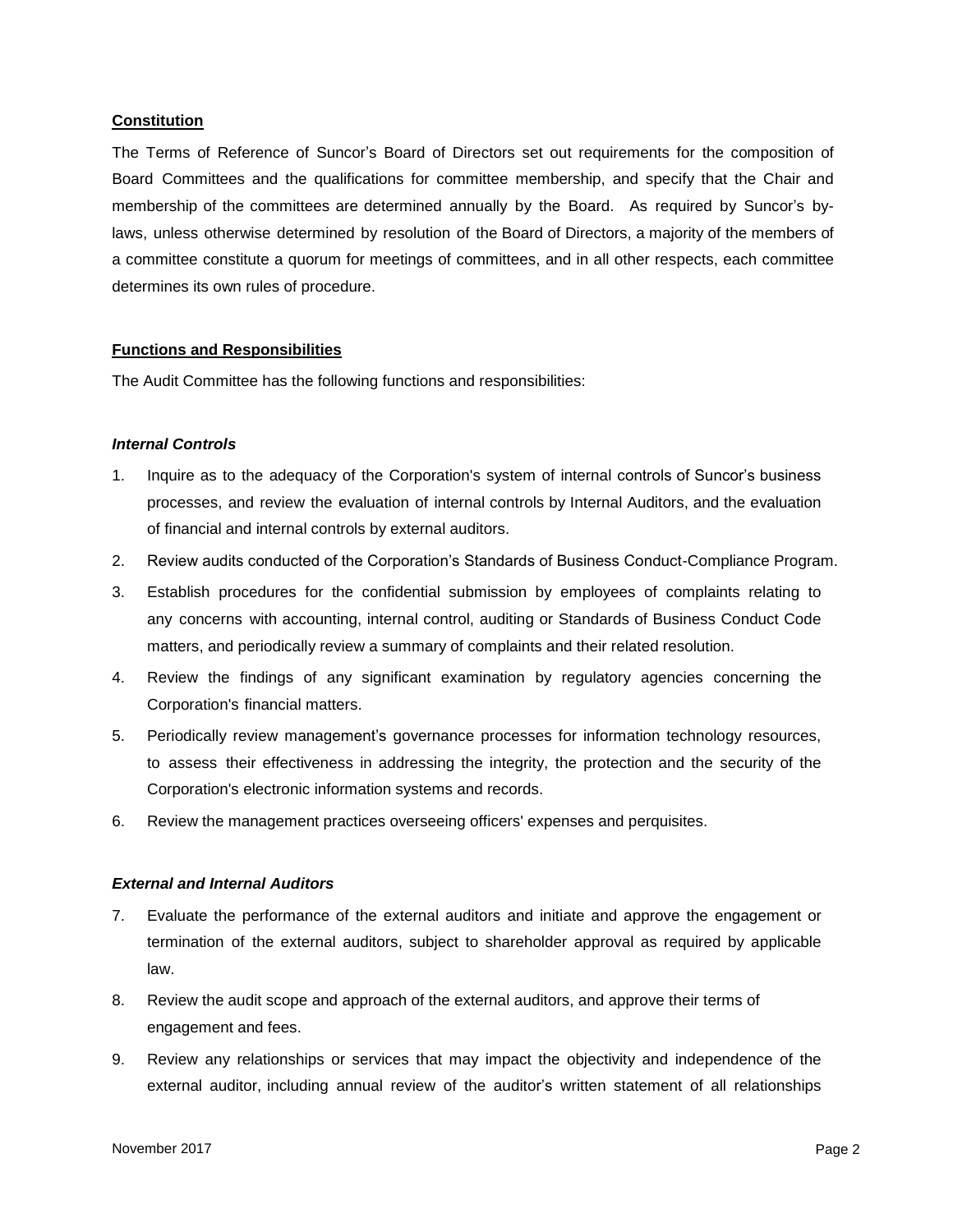between the auditor (including its affiliates) and the Corporation; review and approve all engagements for non-audit services to be provided by external auditors or their affiliates.

- 10. Review the external auditor's quality control procedures including any material issues raised by the most recent quality control review or peer review and any issues raised by a government authority or professional authority investigation of the external auditor, providing details on actions taken by the firm to address such issues.
- 11. Approve the appointment or termination of the VP Enterprise Risk and Audit, approve annually the performance assessment and resulting compensation of the VP Enterprise Risk & Audit as provided by the Chief Financial Officer. Periodically review the performance and effectiveness of the Internal Audit function including conformance with The Institute of Internal Auditors' International Standards for the Professional Practice of Internal Auditing and the Code of **Ethics**
- 12. Approve the Internal Audit Department Charter, the annual Internal Audit schedule, as well as the Internal Audit budget and resource plan. Review the plans, activities, organizational structure, resource capacity and qualifications of the Internal Auditors, and monitor the department's independence.
- 13. Provide direct and unrestricted access by management, the Internal Auditors and the external auditors to the Board of Directors.

## *Financial Reporting and other Public Disclosure*

- 14. Review the external auditor's management comment letter and management's responses thereto, and inquire as to any disagreements between management and external auditors or restrictions imposed by management on external auditors. Review any unadjusted differences brought to the attention of management by the external auditor and the resolution thereof.
- 15. Review with management and the external auditors the financial materials and other disclosure documents referred to in paragraph 16, including any significant financial reporting issues, the presentation and impact of significant risks and uncertainties, and key estimates and judgments of management that may be material to financial reporting including alternative treatments and their impacts.
- 16. Review and approve the Corporation's interim consolidated financial statements and accompanying management's discussion and analysis ("MD&A"). Review and make recommendations to the Board of Directors on approval of the Corporation's annual audited financial statements and MD&A, Annual Information Form and Form 40-F. Review other material annual and quarterly disclosure documents or regulatory filings containing or accompanying audited or unaudited financial information.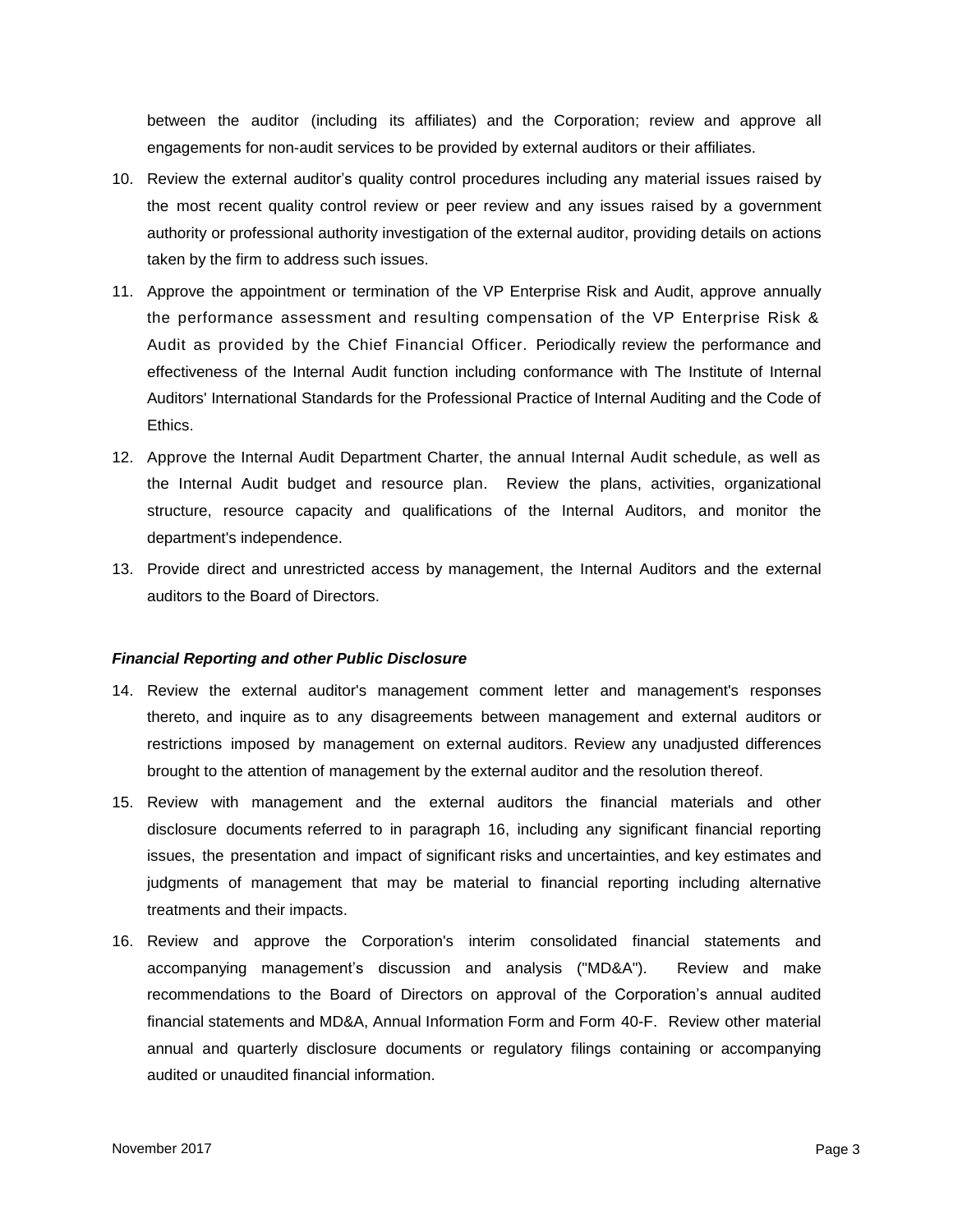- 17. Authorize any changes to the categories of documents and information requiring audit committee review or approval prior to external disclosure, as set out in the Corporation's policy on external communication and disclosure of material information.
- 18. Review any change in the Corporation's accounting policies.
- 19. Review with legal counsel any legal matters having a significant impact on the financial reports.

#### *Oil and Gas Reserves*

- 20. Review with reasonable frequency Suncor's procedures for:
	- (A) the disclosure, in accordance with applicable law, of information with respect to Suncor's oil and gas activities including procedures for complying with applicable disclosure requirements;
	- (B) providing information to the qualified reserves evaluators ("Evaluators") engaged annually by Suncor to evaluate Suncor's reserves data for the purpose of public disclosure of such data in accordance with applicable law.
- 21. Annually approve the appointment and terms of engagement of the Evaluators, including the qualifications and independence of the Evaluators; review and approve any proposed change in the appointment of the Evaluators, and the reasons for such proposed change including whether there have been disputes between the Evaluators and management.
- 22. Annually review Suncor's reserves data and the report of the Evaluators thereon; annually review and make recommendations to the Board of Directors on the approval of (i) the content and filing by the Company of a statement of reserves data ("Statement") and the report thereon of management and the directors to be included in or filed with the Statement, and (ii) the filing of the report of the Evaluators to be included in or filed with the Statement, all in accordance with applicable law.

#### *Risk Management*

 23. Periodically review the policies and practices of the Corporation respecting cash management, financial derivatives, financing, credit, insurance, taxation, commodities trading and related matters. Oversee the Board's risk management governance model and processes by conducting periodic reviews with the objective of appropriately reflecting the principal risks of the Corporation's business in the mandate of the Board and its committees. Conduct periodic review and provide oversight on the specific Suncor Principal Risks which have been delegated to the Committee for oversight.